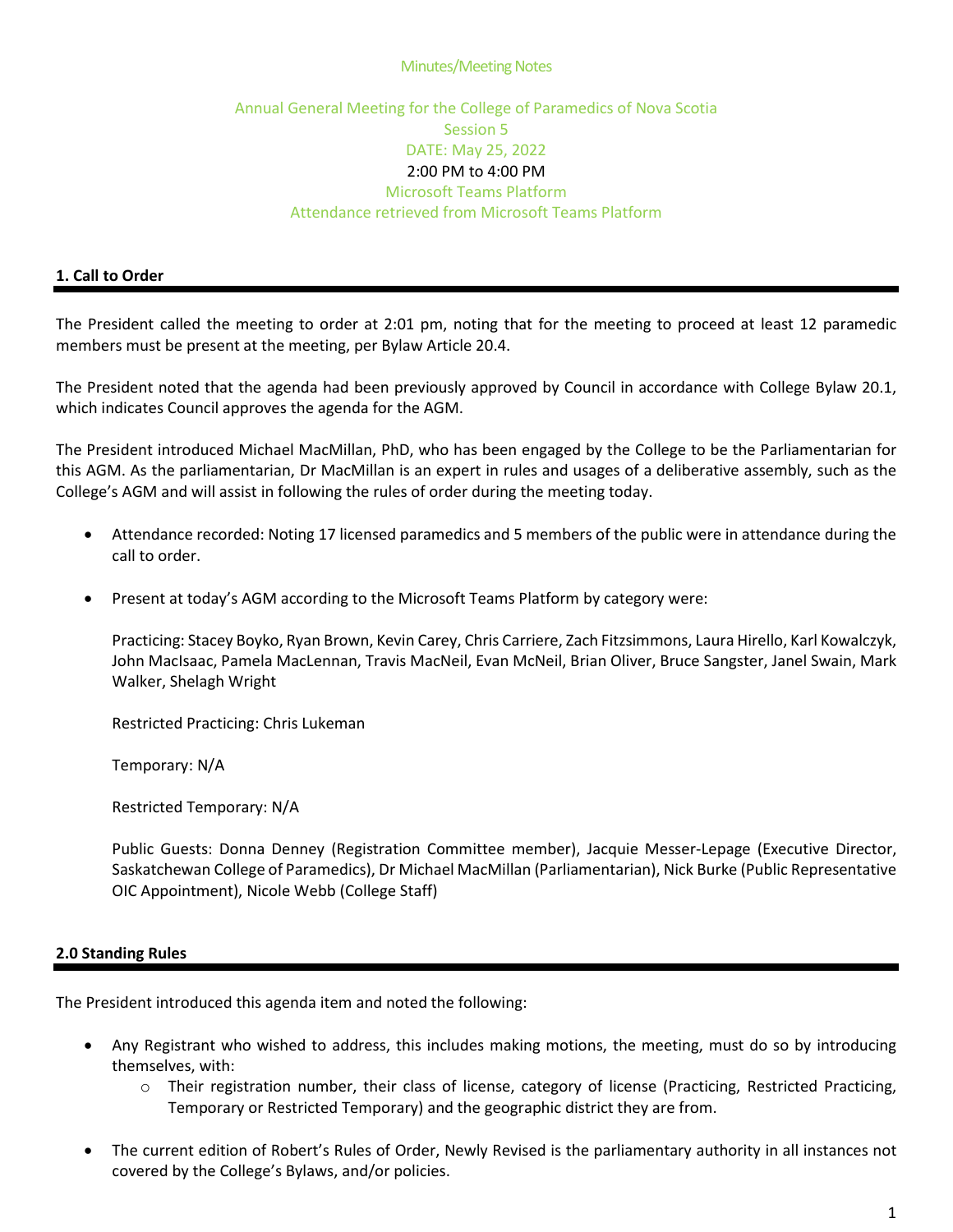- Meetings of the College are conducted in a harassment free, respectful environment.
- Motions may be introduced by any voting registrant (paramedic in the practicing and restricted practicing categories of licensure). The first voting registrant to raise their hand will be recognized by the President at which time the voting registrant must verbalize the motion. The President will be confirming the motion.
- Motions must be seconded by any voting registrant (paramedic in the practicing and restricted practicing categories of licensure). The first voting registrant to raise their hand will be recognized by the President and verbalize that they seconded the motion.
- During the debate:
	- o The voting registrant who introduces the motion is entitled to speak first.
	- o Voting registrants of the assembly are entitled to speak only once, for a maximum of two minutes, on a debatable motion, unless permission to the contrary is given by the assembly.
	- $\circ$  All comments must be directed to the President, who presides as the chair of the meeting. Online comments submitted in the "Chat function" of the Teams Platform will be received and read aloud.
	- $\circ$  Total debate shall not exceed 15 minutes unless two thirds of the voting registrants decide to extend the debate.
- Voting:
	- $\circ$  Per Paramedics Regulation 33(a) A registrant who is entered in the temporary roster or restricted temporary roster may attend and participate in meetings of the College as a non-voting member. So, during the voting process any registrant with a temporary or restricted temporary license.
	- o Voting Registrants will use the "Poll feature" of the Teams Platform to cast their vote.
	- o Motions are decided by a majority vote unless otherwise indicated. A majority vote is more than half of the voting registrants who are present.
	- o In the case of a tie vote, the chair will cast the deciding vote.
- Members of the public may only ask questions. They may not make motions, vote or participate in debate.

The president then asked the attendees if there were any questions regarding the standing rules.

No questions were brought forward from the attendees.

## **3. Introduction of Council Members**

The President introduced this agenda item.

The President the list of current Councillor's including those who were outgoing and incoming:

- Kevin Carey (CCP class of licensure), Ryan Brown (PCP class of licensure), Travis MacNeil (ICP class of licensure), Sandee Crooks (Central Geographical District), Brian Oliver (Eastern Geographical District), Elizabeth Mann (Public Representative OIC Appointment), Nick Burke (Public Representative OIC Appointment), Caitlin Lees (Public Representative OIC Appointment), and Andrew Nemirovsky (Public Representative OIC Appointment).
- Incoming members: Paul Carr (Northern Geographical District), Jason MacKay (returning to Council for the ACP Class of Licensure), and Ryan Grist (returning for the Western Geographical District)
- Outgoing members: Laura Hirello (Northern Geographical District)

# **4. Approval of the 2021 AGM Minutes**

The President introduced this agenda item, noting the minutes were previously distributed via the College's portal for all registrants and that they are available on the College's website under "About CPNS", then "Annual General Meeting."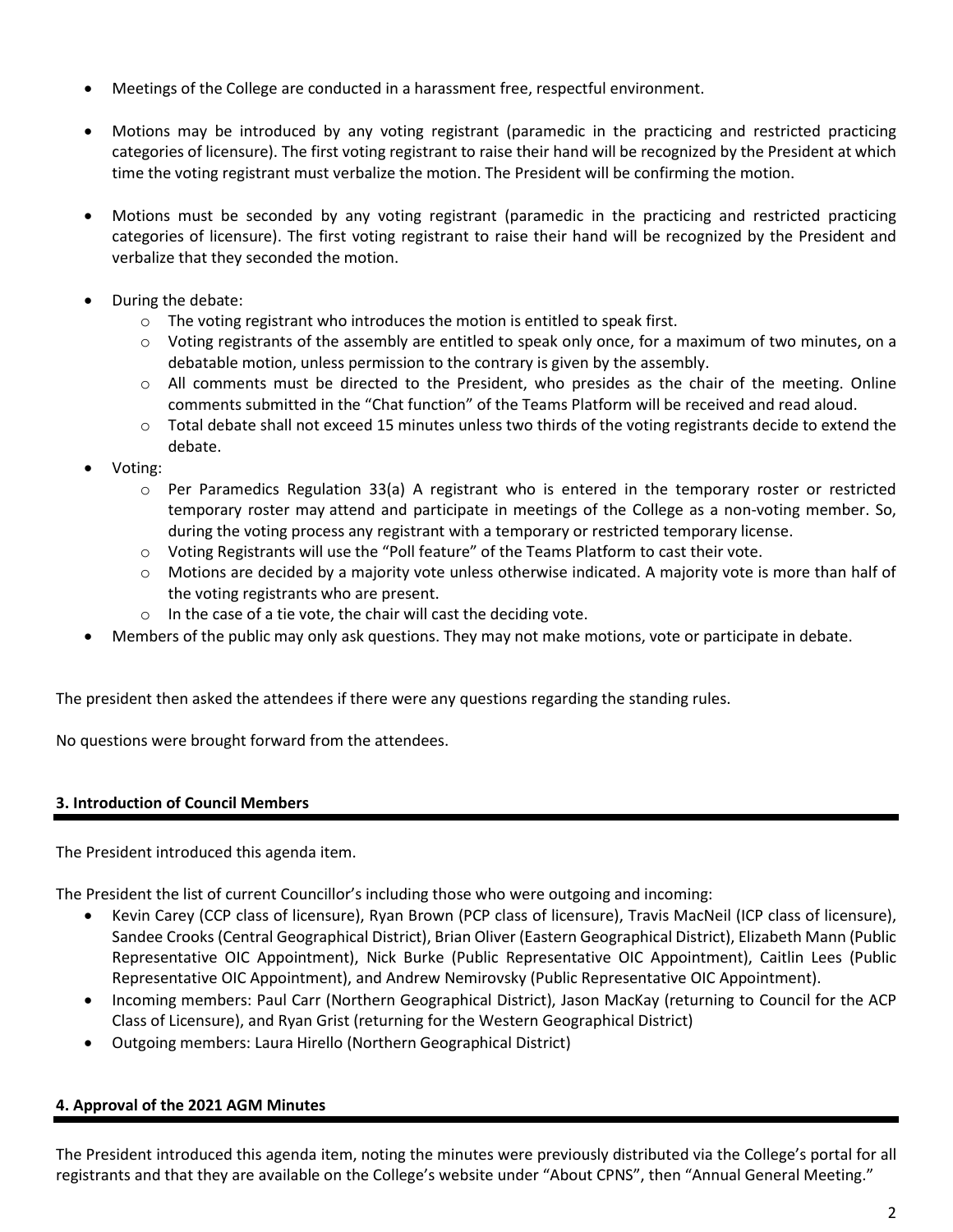Additionally, the minutes were placed in the chat area for all Registrants to review.

After asking if there were any questions or concerns regarding the minutes the President called for a motion to approve the minutes.

• Motion to approve the minutes from the May 26, 2021, Annual General Meeting Session 4. **Motioned:** Registrant Sangster 31324 **Seconded:** Registrant Hirello 12346 President restates the motion **Vote:** Majority in favour. Motion passed

## **5. President's Annual Report**

The President introduced this agenda item and presented their report noting the following:

- First was an acknowledgement of paramedic services week. Spoke about the different practice environments and thanked paramedics for their service on behalf of the citizens of NS and Council.
- This year the College reached the milestone of completing its fifth year of operation.
- The College acknowledged how the COVID-19 pandemic continued to impact society. Continued to assess several measures that would support the healthcare system while being mindful that they serve the public interest including:
	- $\circ$  Modifying the continuing competency program requirements for 2021 -2022, permitting registrants to place a heavier emphasis on the self-directed learning requirements.
	- $\circ$  The Registration Committee and Council engaged with the College's legal counsel to identify a pathway to licensure for primary care paramedic graduates who had not yet passed the provincial entry to practice exam. Created a Restricted Temporary licenses for the "Paramedic Graduate."
- The College approved the first-ever formal Critical Care Paramedic education program in Nova Scotia. It is being delivered by the Nova Scotia Health Learning Institute for Health Care Providers (the Learning Institute) formerly known as the Registered Nurses Professional Development Centre.
	- o The first cohort of CCP students were enrolled in the program in September 2021.
- The College was selected for a review of its registration processes by the Fair Registration Practices Act Review Officer of the Nova Scotia Department of Labour, Skills, and Immigration. Based on that review, the College acknowledged there were two areas where its registration processes could be improved.
- The College also conducted a significant amount of policy work over the past year. Implemented new policies for the College's Governance Process, Executive Limitations and Registration and Licensing; also conducted a review of all the current Registration and Licensing policies.
- The College also moved to a new website and online portal for registrants providing enhanced security, efficiency, and user experience.

At the end of the report, the President declared it filed.

# **6. Approval of Auditors**

The President introduced this agenda item and noted that the Council made the recommendation to continue with Grant Thornton as the auditors for the 2022 – 2023 fiscal year.

- **Discussion point included:**
- Motion to approve Grant Thornton as the College's auditors for 2023. **Motioned:** Registrant Sangster 31324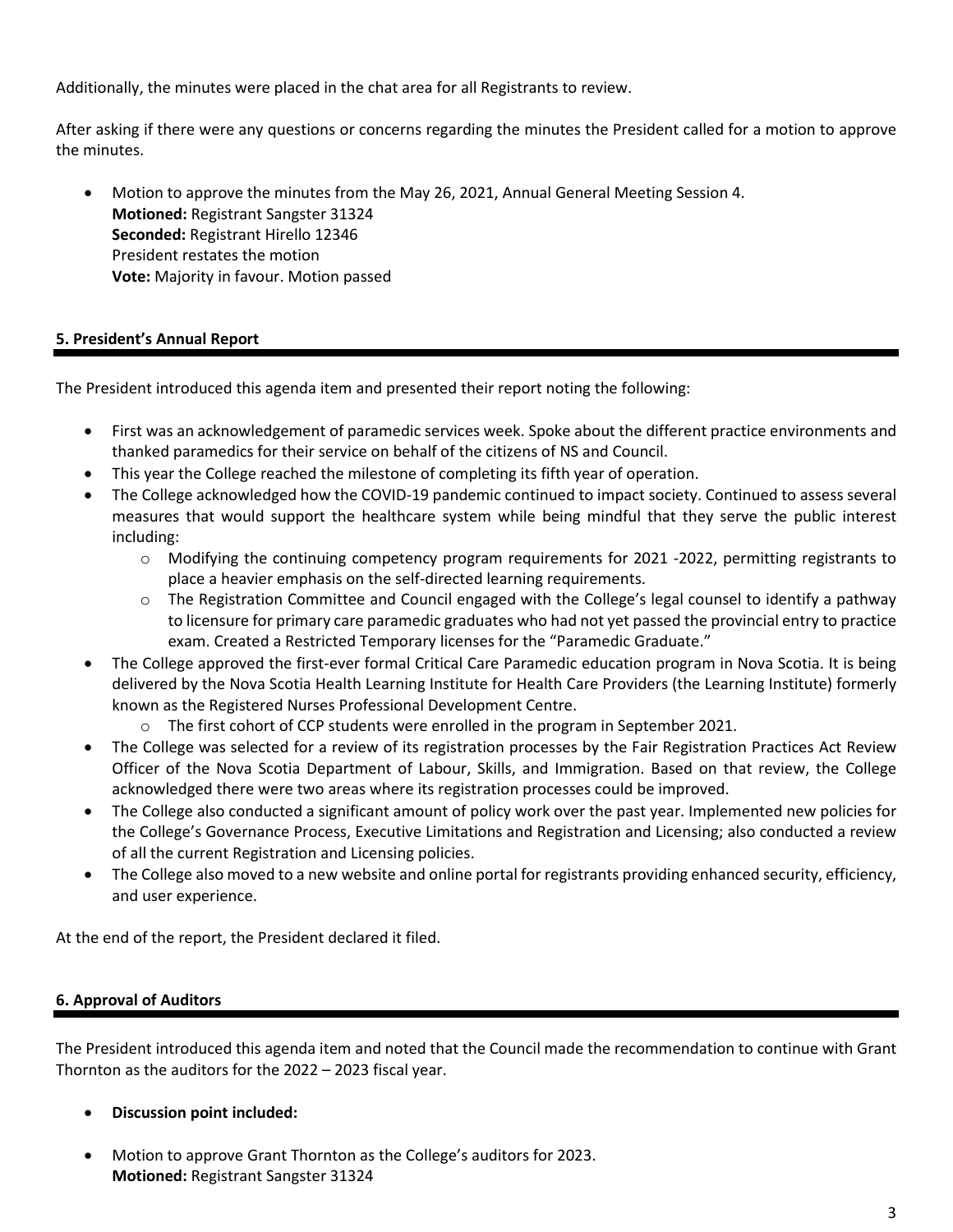**Seconded:** Registrant Brown 11821 President restates the motion **Vote:** Majority in favour. Motion passed

## **7. Executive Director/Registrar Annual Report**

The President introduced this agenda item and invited ED/Registrar to present their report.

The ED/Registrar address the meeting noting the following:

- Operationally the College staff continues to support:
	- o The Council, as well as all College Statutory, Standing and Ad-hoc committees.
	- o Registration and licensing process.
	- o Complaint/professional conduct process.
	- o Fitness to practice processes
- Executive Director position is supported by the CPNS staff, researching, and preparing work on a day-to-day basis.
	- $\circ$  Registration and Licensure, we must ensure that we comply with important pieces of legislation including the Human Resources Act, the Nova Scotia Fair Registration Practice Act, and Canada's Free Trade Agreement.
	- o For the first time since the College's inception, it was selected for a *Fair Registration Practices Act* review by the *FRPA* Review Officer. The *FRPA* review demonstrated the College complied with all but two of the twelve review questions, including question three, registration of Interprovincial applicants, and eleven, internal review processes.
	- $\circ$  At the time of this report the College had already begun to address the requirement to demonstrate:
		- A fully documented and transparent internal review process. A process that existed in accordance with the Paramedics legislation but was not documented in policy.
		- Compliance with the registration of interprovincial applicants. There are policies in place to meet this requirement, now it is a matter of ensuring that information is clear and transparent on the College's website.
	- $\circ$  There were 26 meetings this year. Each meeting requires 2-3 days of preparation time by staff prior to the meetings and post-meeting another 1-2 days for final documentation.
	- o Attended 53 external Committee meetings on behalf of the College and made 8 presentations about the College to various groups.
- Significant technological improvements were made this year including:
	- o A new user-friendly website for registrants, the public and College staff.
	- $\circ$  New database. Since its inception the College has been seeking a database that will suit its administrative and policy driven needs, as opposed to confirming to the requirements of static databases or paying for the costs to have changes made to a providers database.
		- **•** The new database is the College's database built in the Microsoft Office environment, which means we have control over how processes work within the database and the security affords by Microsoft Office.
		- While there may be ongoing improvements to the database, there is no intent to move the database again.
		- The College's new website from Box Clever allows more control over content and an accessible user experience.
- In reviewing the professional conduct process in the annual report, it is important to note that:
	- $\circ$  In the ground ambulance setting when a complaint is brought forward there continues to be a trend where the complainant complains about both paramedics. Making each complaint separate matters.
	- $\circ$  The most common complaint is associated with how the paramedic interacted/communicated with the member of the public is the most common complaint, approximately 51% of all the current complaints. The remainder can be grouped as provision of care concerns (20%), criminal matters (11%), documentation concerns (8%) and incapacity (3%).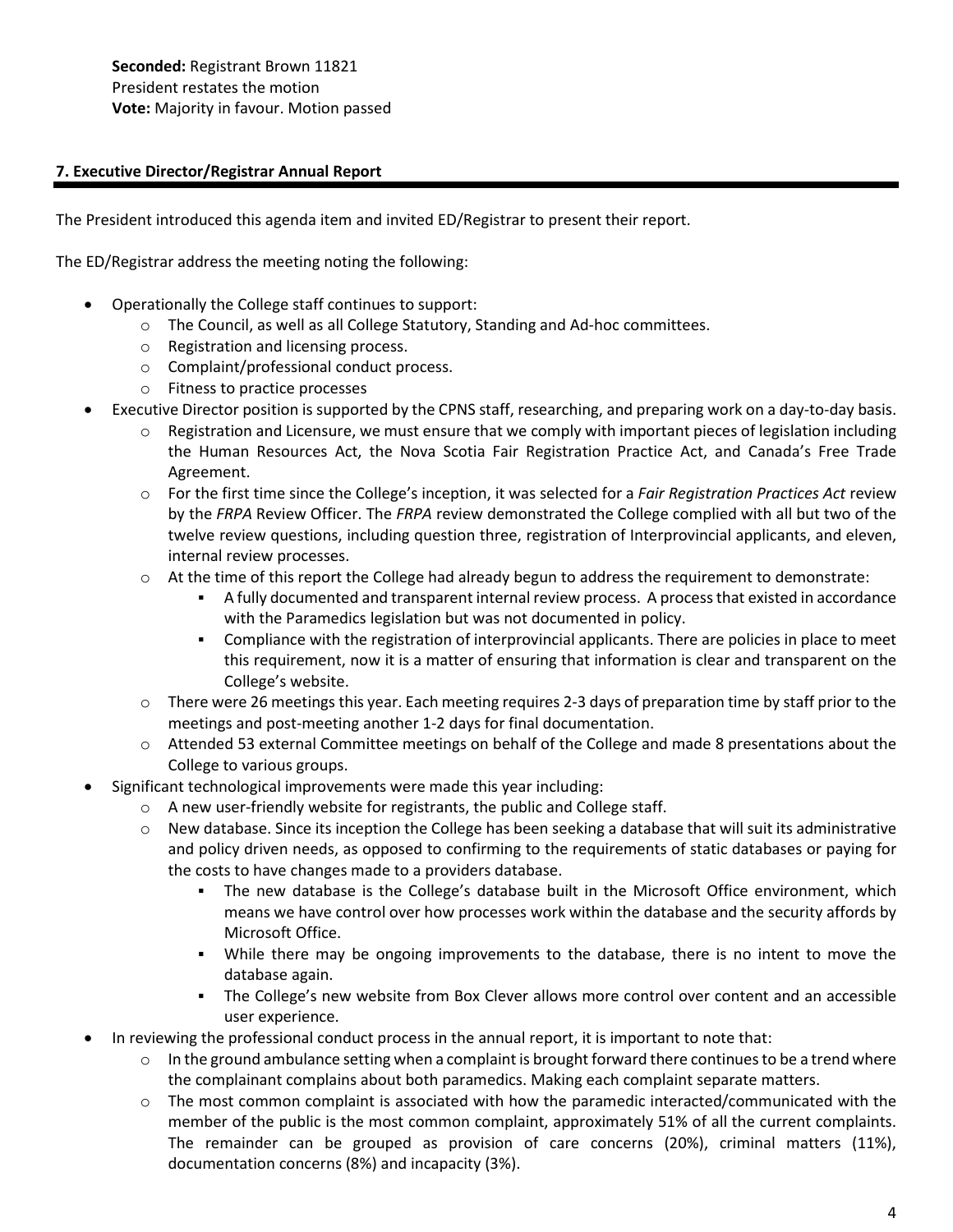- $\circ$  Investigations continue to cost in the range of \$110,000 annually, if we can reduce complaints, we can avoid fee increases.
- o The Fitness-to-practise process is a non-disciplinary process that allows those who suffer from an incapacity to recover/rehabilitate and return to the practice of paramedicine with measures that protect the public interest. The costs associated with Fitness-to-Practice had an impact on the Budgets Professional fees expense line in comparison to previous years. One assessment will cost no less than \$3500 and generally each Fitness to Practice file requires two assessments. This does not include the costs having remedial agreements developed and reviewed by the Fitness to Practice Committee.
- Reviewed data regarding the College's Registrants found on page 19 of the annual report.
	- o Year over year there has been a:
		- Decrease in Labour mobility applicants.
		- Increase in Initial Registration and Licensure Applicants.
	- $\circ$  Of the 1361 +/- registrant who could have renewed in February and March of 2022 only 1235 renewed before March 31, 2022, a decrease of over 131 registrants.
	- $\circ$  Since the College's inception we have send in excess of 1750 registrants, but only 1235 renewed their licenses by March 31, 2022. There are 500 + registrants who have not renewed their licences with the College.
	- o Percentage of registrants by geographically by region: 15.8% Northern, 36.2% Central, 24.5% Eastern and 23.3% Western
	- o Male 758, Female 473, Undifferentiated 4.

The President asked if there were any questions for the ED/Registrar.

## **Questions & Discussion:**

• Stacey Boyko: You should create a non-practicing license renewal. Brings in some monies and allows for return of paramedics easier.

ED/Registrar: Currently in Nova Scotia there is nothing in the legislation for non-practicing license. The College is aware of other health care regulators that permit this type of license

• Stacey Boyko: Is that just the legislation in Nova Scotia? I have been a paramedic for 18 years in Saskatchewan and just relicensed as a non-practicing paramedic

ED/Registrar: Great question, yes other jurisdictions have different legislation that allow for other licenses including non-practicing

The President thanked the Executive Director/Registrar and declared the Executive Director/Registrar's Annual Report for 2022 filed.

# **8. Audited Financial Statements for 2022**

The President introduced this agenda item and called upon the ED/Registrar to complete a review of the financial statements and to address any questions.

The ED/Registrar reviewed the financial statements for the members in attendance, referring to the following:

- Finances are managed with a conservative approach. The College cannot fail as an entity because our legislation dictates that we cannot. Do not want to be in a position where the College is forced to use all its reserves and/or apply a one-time special licensing fee. One appeal court process could dry up the finances quickly.
	- $\circ$  One example is another regulatory body that had to issue a one-time fee of \$1000 to their registrants. Council is ensuring there are reserve funds in hopes of mitigating any special licensing fees.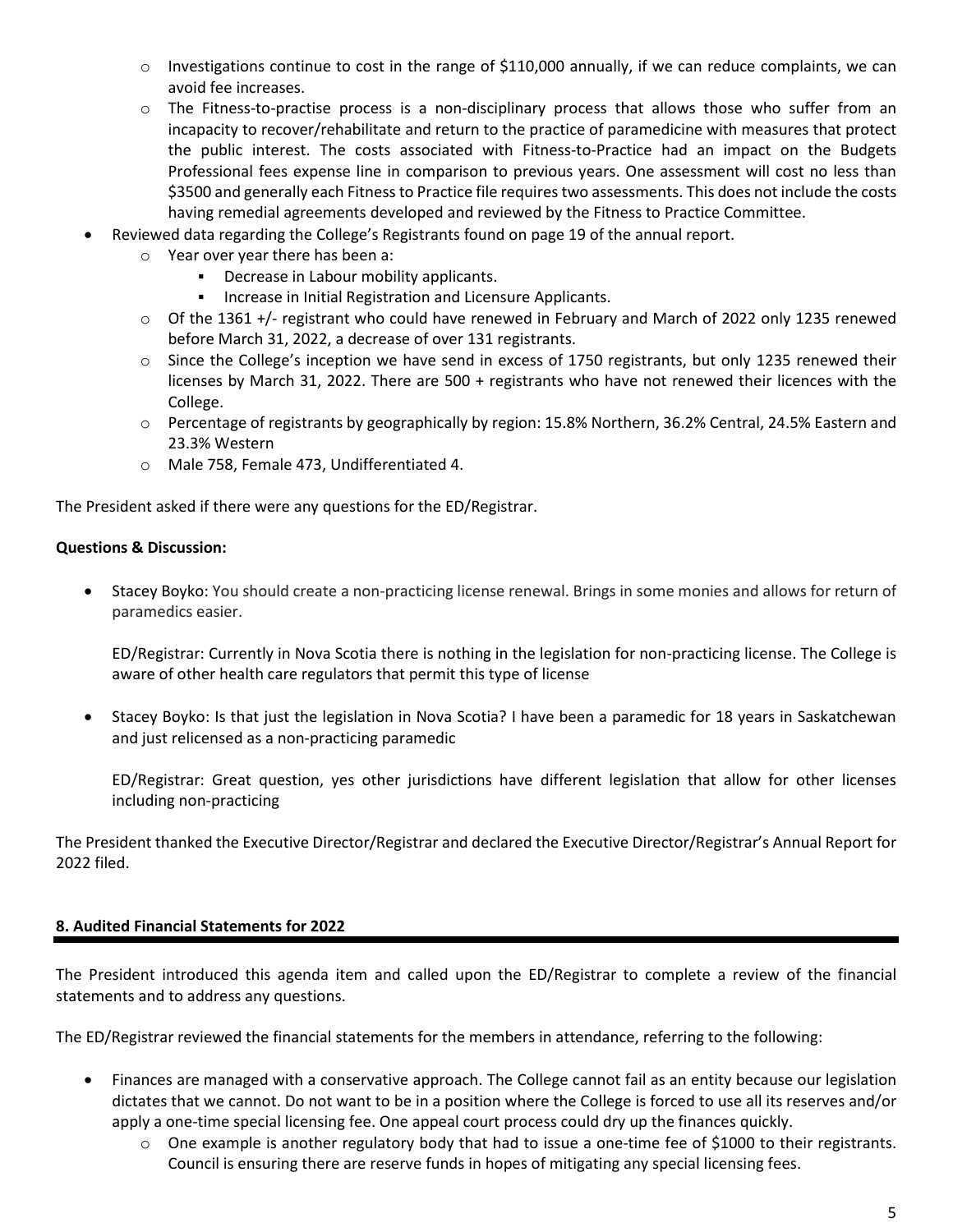- Executive Director referred the attendees to page 28, 29 and 30 of the annual report to review the three-year budget forecast. Emphasis was placed on this being a forecast and that any number ofthings could occurto change the forecast for the 2024 budget.
- It is prudent for any organization to have a three-year forecast budget as it demonstrates sound financial planning for the future. When creating the forecasted budget several factors were considered, including:
	- $\circ$  the membership fee information from several other healthcare regulators in Nova Scotia.
	- $\circ$  the unpredictability of the College's revenue source, noting the population of licensed paramedics decreased from 1361 to 1235 during the renewal period of February 1 to March 31, 2022.
	- $\circ$  The financial risks associated with the professional conduct process. Significant costs have been incurred because of both professional conduct and fitness to practice matters before the College during the 2022 fiscal year. It is also very clear that going into the 2023 fiscal year that there are a few matters that will most likely proceed to hearings. Hearings can cost upwards of \$50,000 per hearing.
	- o The volume and significance of complaints the College received in the last year.
	- $\circ$  The College intentionally entered a deficit position for 2022 and the 2023 fiscal years, with an intent to return to surpluses by 2024.
		- Fees were increased to \$500 this year with a forecasted deficit of approximately \$57,978.
		- **EX As in previous years the budget will be close monitored to determine whether they will be a need** to increase licensing fees in 2024 to \$575.
		- It is important to note, while the College is predicting licensing fee increases for 2024, they will not be increased unless there is a need to do so.

The President asked if there were any questions about the 3-year forecasted budget for the ED/Registrar.

## **Discussion points included:**

- No other questions/comments were posed.
- Executive Director referred attendees to the audited financial statements that begin on page 31 of the annual report.
- Spoke to how an audit works. Management puts together the financial statements for the auditors. The auditor's thoroughly review and analyse the statements looking for material errors. The financial statements are taken and validated on whether we are in compliance with the principles looking at risks, internal controls, and the accounting principles.
- Viewing page 35 of the annual report, the title is missing, and it should be labelled as Statement of Financial Position. This is also known as the balance sheet. This demonstrates that the College at present is in a good financial position with access to \$615,000 for operations in 2023 and a good reserve fund of \$703,000.
- Viewing page 36 of the annual report, the title is missing, and it should be labelled as Statement of Operations. This is also known as the income statement; it records the income and the expenses of the College. As anticipated the College had a deficit for the 2022.
	- o A new revenue source, "Shared Costs" was recorded for the 2022 fiscal year. This represents monies for an expense that was shared among 17 of the 22 self-regulating health care professions in NS. It is not a true revenue source as it offsets an expense of approximately \$52,000 that was shared with those other regulators. The costs were for legal fees associated with a Department of Health and Wellness Consultation on Common Foundations Legislation.
	- o Professional fees which include legal, membership to organizations the College is part of, bookkeeper, consulting and fitnessto practice assessments are up significantly this year because of proceedings before the NS supreme court, shared costs for the DHW consultations with the 17 self-regulated health professions, and fitness to practice assessments.
	- o Office fees which include the database, website, hardware & software, office operations and communications were higher year over year because of the costs associated with developing the new database and website.
	- $\circ$  The deficit was forecast to be more significant than the \$ 6035 that was recorded.
- Viewing page 37 of the annual report, the title is missing, and it should be labelled as Statement of Changes in net assets. Thisrecords the change between the current and prior period for net asset balances. Of particular interest is that the Colleges net assets decreased year over year by the deficit that was recorded.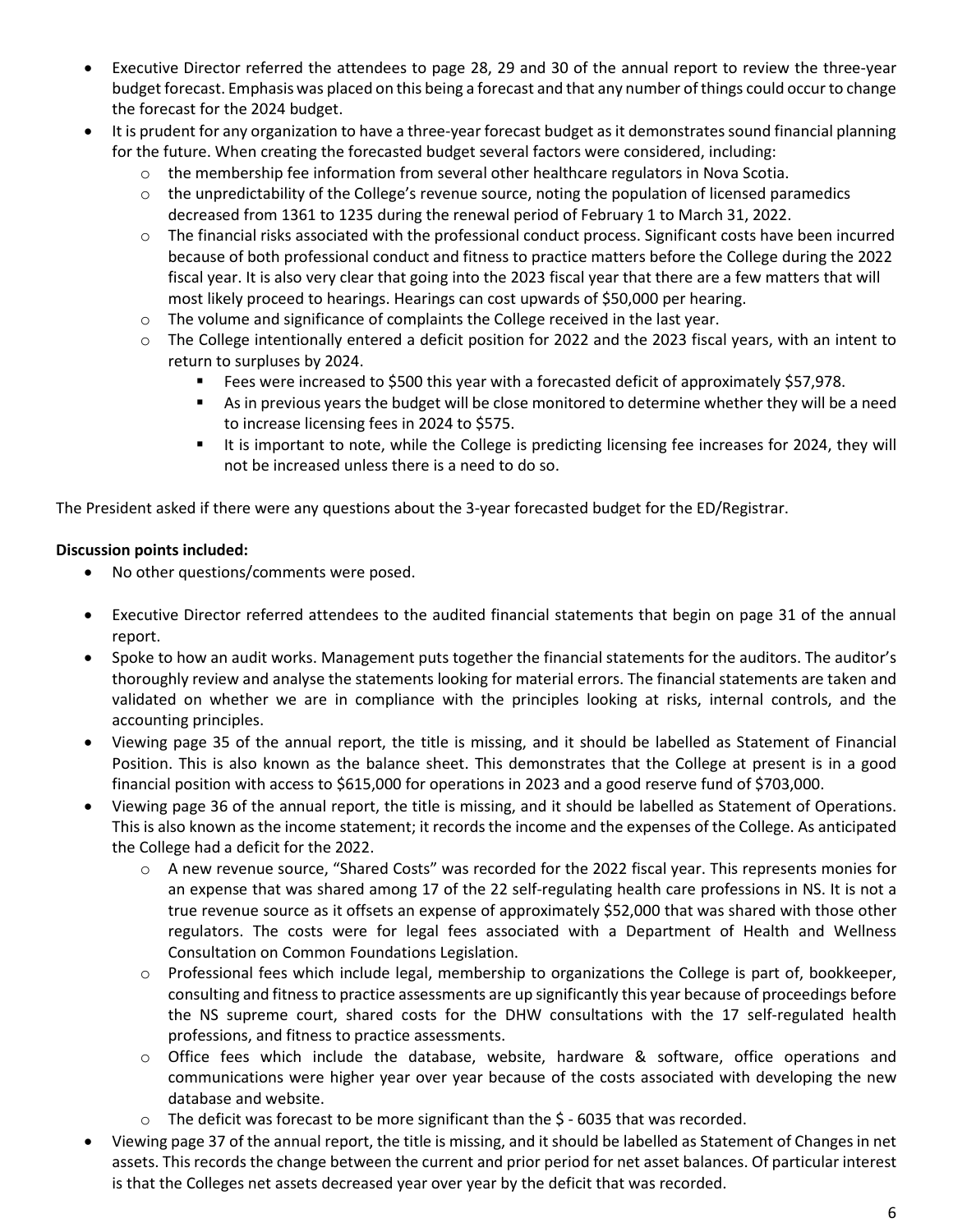• Viewing page 38 of the annual report, the title is missing, and it should be labelled as Statement of Cash flows. This statement summarizes the movement of chase and cash equivalents that move in and out of the College. It demonstrates at year end the College had cash and cash equivalents equalling \$1, 207, 568. This demonstrates that the College is in a good position to pay any of its debts and fund its operating expenses.

The President asked if there were any questions for the ED/Registrar.

## **Discussion points included:**

- No other questions/comments were posed.
- Motion to approve the audited financial statements for 2022. **Motioned:** Registrant Hirello 12346 **Seconded:** Registrant Oliver 32805 President restates the motion **Vote:** Majority in favour. Motion passed

The President declared the Audited Financial Statements for 2022 filed.

# **9. Business Arising from 2021 AGM**

The President addressed this agenda item, noting that there was no business arising from the minutes of the 2021 Annual General Meeting Session 4.

## **10. Elections for 2022**

The President introduced this agenda item noting the following:

- There is no requirement for a run-off vote at today's AGM as there were no ties in any of the elections.
	- The Election for a President and Vice President positions on Council took place earlier today.
		- o The Incoming President is Kevin Carey.
		- o The Incoming Vice-President is Ryan Brown.

## **11. Resolutions & Motions to be voted upon pursuant to Bylaw Article 22**

The President introduced and addressed this business item by noting no resolutions or motions were put forward in accordance with the College's Bylaws.

## **12. Other Matters as determined by Council**

The President noted that the Council had no further matters to bring forward at this year's AGM.

## **13. Member Forum**

The President called for any comments, questions, or concerns from the membership in attendance.

## **Discussion points included:**

• No questions were brought forward from the attendees.